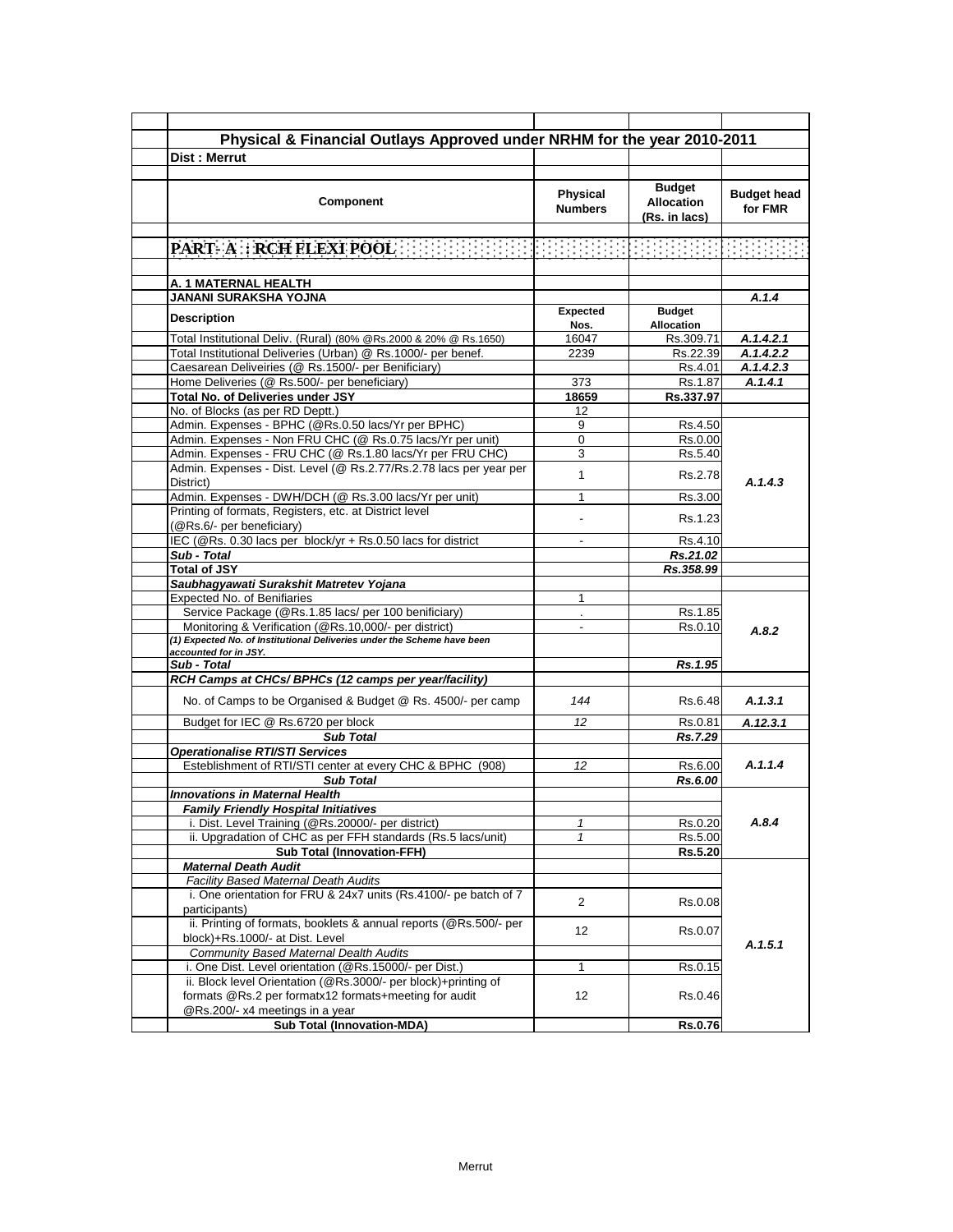| <b>Pregnant Women &amp; Child Tracking</b>                                   |              |           |          |
|------------------------------------------------------------------------------|--------------|-----------|----------|
| i. Orientation Workshop                                                      |              |           |          |
| (a) At Dist. Level                                                           | 1            | Rs.0.25   |          |
| (b) At Block Level @ Rs.6500/- block                                         | 12           | Rs.0.78   | A.10.3   |
| ii. Printing of formats (730 format/block @Rs.2 per format)                  | 8760         | Rs.0.18   |          |
| Sub Total (Innovation-Preg. Women & child tracking)                          |              | Rs.1.21   |          |
| <b>Strengthening of Sub Centers Accridited under JSY</b>                     |              |           |          |
| Dissemination meeting in the District @ Rs 5000/-                            | 1            | Rs.0.05   |          |
| Upgradation of Sub Centre in Dist (From State Level)                         | 94           | Rs.0.00   | A.1.1.5  |
| Sub Total (Innovation-S.C. Accridited under JSY))                            |              | Rs.0.05   |          |
| Sub Total (Innovation in Maternal Health)                                    |              | Rs.7.22   |          |
| Sub-Total (Maternal Health)                                                  |              | Rs.381.44 |          |
|                                                                              |              |           |          |
| A.2 CHILD HEALTH                                                             |              |           |          |
| Comprehensive Child Survival Programme (CCSP)                                |              |           |          |
| CCSP Training - FBNC (in 1st & 2nd phase districts only)                     |              |           |          |
| Training Site - District Women Hospital                                      |              |           |          |
| <b>Expected No. of Participants</b>                                          | 0            |           |          |
| No. of Batches to be Organised and Budget @ Rs.12,000 per Batch              | 0            | Rs.0.00   | A.11.5.2 |
| No. of Batches to be Supervised and Budget @ Rs.3,200 per Batch              | 0            | Rs.0.00   |          |
| Sub - Total                                                                  |              | Rs.0.000  |          |
| <b>Training at Medical College under CCSP Prog</b>                           |              |           |          |
| Support staff to Medical Collage                                             |              | Rs.0.00   |          |
| Physicians training/F-IMNCI                                                  |              | Rs.0.00   | A.11.5.2 |
| <b>Sub Total</b>                                                             |              | Rs.0.00   |          |
| <b>CCSP Training - NSSK (in 3rd phase districts only)</b>                    |              |           |          |
| Training Site - District Women Hospital                                      |              |           |          |
| <b>Expected No. of Participants</b>                                          | 85           |           |          |
|                                                                              |              |           |          |
| No. of Batches to be Organised and Budget @ Rs.38,500 per Batch              | 5            | Rs.1.93   | A.11.5.5 |
| No. of Batches to be Supervised and Budget @ Rs.3,500 per Batch              | $\mathbf{1}$ | Rs.0.035  |          |
| Sub - Total                                                                  |              | Rs.1.960  |          |
| CCSP Training of ASHAs, ANMs, LHVs - (1st & 2nd Phase                        |              |           |          |
| Districts)                                                                   |              |           |          |
| Expected No. of Participants (approx. 24 per batch)                          | 0            |           |          |
| No. of Batches to be Organised and Budget @ Rs.1,65,000 per                  |              |           | A.11.5.1 |
| Batch                                                                        | 0            | Rs.0.00   |          |
| No. of Batches of ToT and Budget @ Rs.2,39,000 per Batch                     | 0            | Rs.0.00   |          |
| Sub - Total                                                                  |              | Rs.0.00   |          |
|                                                                              |              |           |          |
| <b>CCSP Training of ASHAs, ANMs, LHVs - (3rd Phase Districts)</b>            |              |           |          |
| Expected No. of Participants (approx. 24 per batch)                          | 350          |           |          |
| No. of Batches to be Organised and Budget @ Rs.1,65,000 per                  |              |           | A.11.5.1 |
| <b>Batch</b>                                                                 | 14           | Rs.23.10  |          |
| No. of Batches of ToT and Budget @ Rs.2,39,000 per Batch                     | 1            | Rs.2.39   |          |
| Sub - Total                                                                  |              | Rs.25.490 |          |
| CCSP Training of Supervisors (in 1st & 2nd phase districts                   |              |           |          |
| only)                                                                        |              |           |          |
| No. of Batches (16 participants) to be Organised and Budget @                |              |           |          |
| Rs.24,500 per Batch                                                          | 0            | Rs.0.000  | A.11.5.1 |
| No. of Batches to be Supervised and Budget for Observer Visit @              |              |           |          |
| Rs.3,200 per Batch                                                           | 0            | Rs.0.00   |          |
| Sub - Total                                                                  |              | Rs.0.000  |          |
| <b>Site Stregthening</b>                                                     |              |           |          |
| Strengthening of FBNC/NSSK Site (@ Rs.30,000/- per site)                     | 1            | Rs.0.50   |          |
|                                                                              |              |           | A.11.5.1 |
| Strengthening of CCSP Training Site (@ Rs.2,33,500/- per site)               | 1            | Rs.2.335  |          |
| <b>Sub Total</b><br>Establishment, Operationalisation & Construction of SNCU |              | Rs.2.835  |          |
| Establishment and Operating Exp. Of old SNCU in 7 Dist. @Rs.25               |              |           |          |
|                                                                              | 0            | Rs.0.0    | A.2.2    |
| lacs                                                                         |              |           |          |
| Construction of of new SNCU in 5 Dist. (@Rs.30 lacs)                         | 0            | Rs.0.0    | A.9.2.2  |
| Sub - Total                                                                  |              | Rs.0.0    |          |
| Infant death audit ( Aligarh & Banda only)                                   |              |           |          |
| No. of blocks in the district                                                | 0            | Rs.0.0    | A.2.8    |
| Sub - Total                                                                  |              | Rs.0.00   |          |
| Infant & Young Child feeding (IYCF)                                          |              |           |          |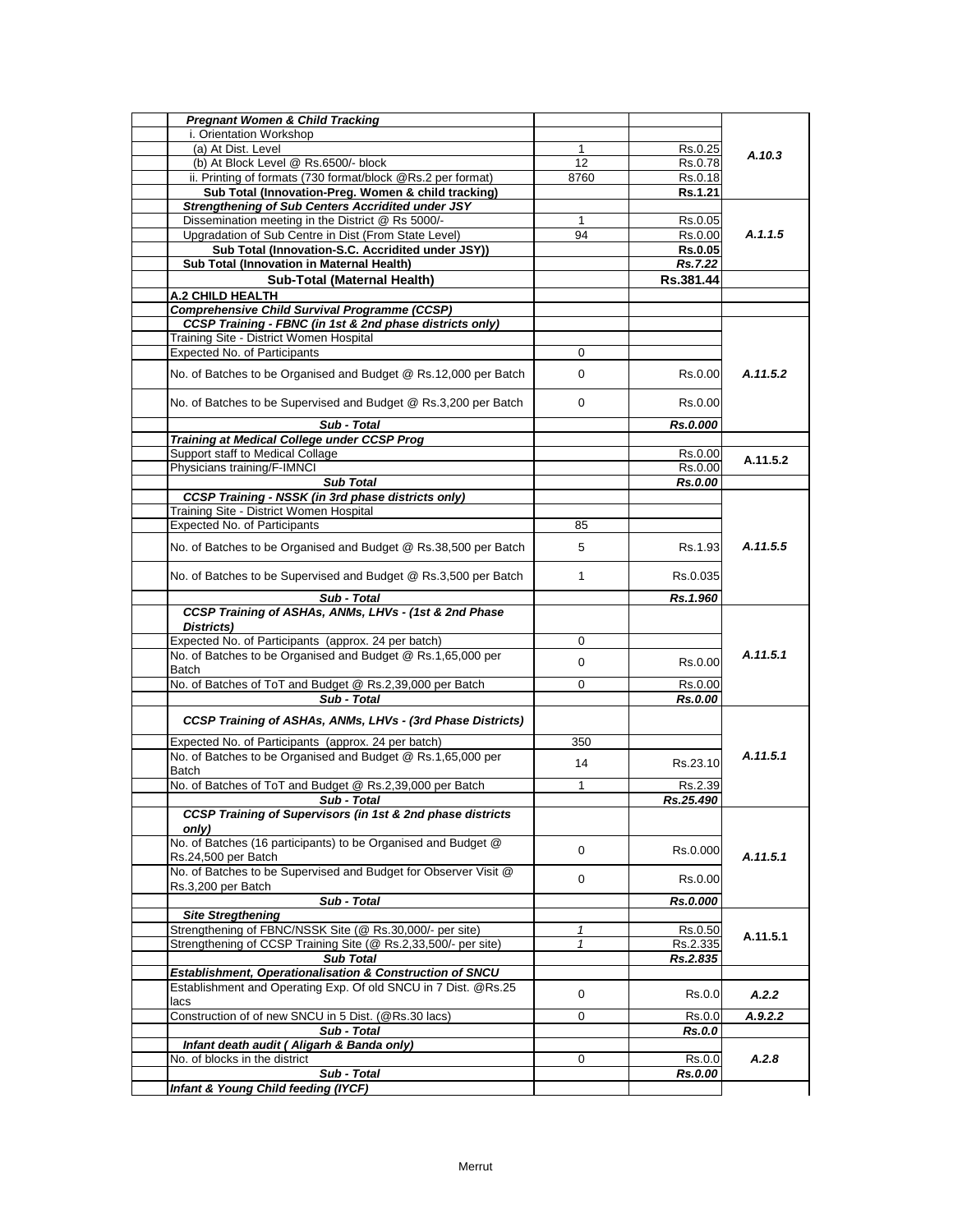| Mass Awareness Campaign during World Breastfeeding Week               | 1            | Rs.0.50    | A.2.5              |
|-----------------------------------------------------------------------|--------------|------------|--------------------|
| Sub - Total                                                           |              | Rs.0.50    |                    |
| Supportive Supervision through Reputed Institutions (for 1st          |              |            |                    |
| & 2nd pase districts only)                                            |              |            |                    |
| One Supervisor per block @ Rs.5,000/- p.m. for 12 months              | 0            | Rs.0.0     |                    |
| Mobility for supervisors @ Rs.3,000/- p.m. for 12 months              | 0            | Rs.0.0     |                    |
| Institutional support @ Rs.5,000/- p.m. for 12 months                 | 0            | Rs.0.0     |                    |
| Sub - Total                                                           |              | Rs.0.00    |                    |
|                                                                       |              |            |                    |
| Sub-Total (CCSP)                                                      |              | Rs.30.79   |                    |
| Implementation of Bal Swasthya Poshan Mah (BSPM)                      |              |            |                    |
| Joint Meetings of Health & ICDS - 2 Planning Meetings at District     | 1 Dist.      | Rs.0.10    |                    |
| Level in a year @ Rs. 5000/- per meeting for 2 Rounds                 |              |            |                    |
| Joint planning meeting of health and ICDS at Block level Rs. 2000     | 12 Blocks    | Rs.0.48    |                    |
| per meeting for 2 rounds                                              |              |            |                    |
| Joint Orientation of ASHAs & ANMs (@Rs. 25/- per participant) for 2   | 2332 ANM and | Rs.1.17    | A.2.7              |
| Rounds                                                                | AWW          |            |                    |
| Printing of Guidelines, Reporting & Monitoring Formats (@ Rs.2,000/-  | 12 Blocks    | Rs.0.48    |                    |
| per block/round) for 2 rounds                                         |              |            |                    |
| Dissemination meeting at District level Rs. 5000 per meeting per      | 1 Dist.      | Rs.0.10    |                    |
| District for 2 Rounds                                                 |              |            |                    |
| Sub - Total                                                           |              | Rs.2.33    |                    |
| <b>School Health Programme</b>                                        |              |            |                    |
| Total No. of Blocks in the district                                   | 12           |            |                    |
| No. of Schools to be covered (60 Schools per block)                   | 720          |            |                    |
| <b>District Sensitization workshop</b>                                | 1            | Rs. 0.15   |                    |
| Contingencies for printing of Health Card, etc. (@Rs.500/- per        |              |            |                    |
| school)                                                               | 720          | Rs. 3.60   |                    |
| Budget for Mobility (@Rs.300 per visit x 1 visit)                     | 720          | Rs. 2.16   |                    |
| Sub Total (Prog. Implementation)                                      |              | Rs. 5.91   |                    |
| Traning program for 40 schools per block (where                       |              |            |                    |
|                                                                       | 480          |            |                    |
| program is already running)                                           |              |            |                    |
| Training of District Trainers- Honorarium to district traininer @ Rs. | 3            | Rs. 0.02   |                    |
| 350 *2days                                                            |              |            |                    |
| Honorarium to traininees from block@ Rs. 400 *2days per block         | 36           | Rs. 0.29   | A.2.4              |
| Training of Block Trainers - Honorarium to block resource persons @   | 36           | Rs. 0.43   |                    |
| Rs. 300 *2days*2 batches per block                                    |              |            |                    |
| Honararium to Teachers @ Rs. 250*2 teachers per school *2 days        | 960          | Rs. 4.80   |                    |
|                                                                       |              |            |                    |
| <b>Sub Total (Training)</b>                                           |              | Rs. 5.54   |                    |
| For training program unspent balance is available at the district     |              | Rs. 3.53   |                    |
| <b>Actual Allocation for training</b>                                 |              | Rs. 2.01   |                    |
| Weighing scale, Ht./Wt Charts, Measuring tape etc. @ Rs1000 per       |              |            |                    |
| school x 20 new schools/block                                         | 240          | Rs. 0.00   |                    |
| Procurement of IFA tablets (30 mg tablets) for all schools            | 10800000     | Rs. 0.00   |                    |
| Procurement of deworming tablets for all schools                      | 216000       | Rs. 0.00   |                    |
| <b>Sub Total (Procurement)</b>                                        |              | Rs. 0.00   |                    |
| <b>Total (School Health)</b>                                          |              | Rs. 7.92   |                    |
| <b>Total Child Health</b>                                             |              | Rs.41.04   |                    |
| A3. Family Planning                                                   |              |            |                    |
| <b>Terminal/Limiting Methods</b>                                      |              |            | A.3.1              |
| Dissemination of manuals on sterilization standards & quality         |              |            |                    |
| assurance of sterilization services                                   | $\mathbf{1}$ | Rs. 0.40   | A.3.1.1            |
| NSV Camps in Districts (6 camps/dist. @ Rs.35,000/- per camp)         | 6            | Rs. 2.10   | A.3.1.3            |
| Compensation for Female Sterilization                                 | 8674         | Rs. 86.74  |                    |
| <b>Compensation for Male Sterilization</b>                            | 248          | Rs. 3.72   | A.3.1.4<br>A.3.1.5 |
|                                                                       |              |            |                    |
| Accrediation of private providers of sterilization services           |              |            |                    |
| <b>Female Sterilization</b>                                           |              | Rs. 0.50   | A.3.1.6            |
| Male Sterilization (NSV)                                              |              | Rs. 0.10   |                    |
| <b>Spacing Methods</b>                                                |              |            | A.3.2              |
| IUD services at health facilities/compensation                        | 34460        | Rs. 6.89   | A.3.2.2            |
| Accrediation of private providers of IUD services                     |              | Rs. 0.05   | A.3.2.3            |
| Family Welfare Counsellor@9000 per month                              | 4            | Rs. 4.32   | A.9.1.5            |
| <b>Sub Total</b>                                                      |              | Rs. 104.82 |                    |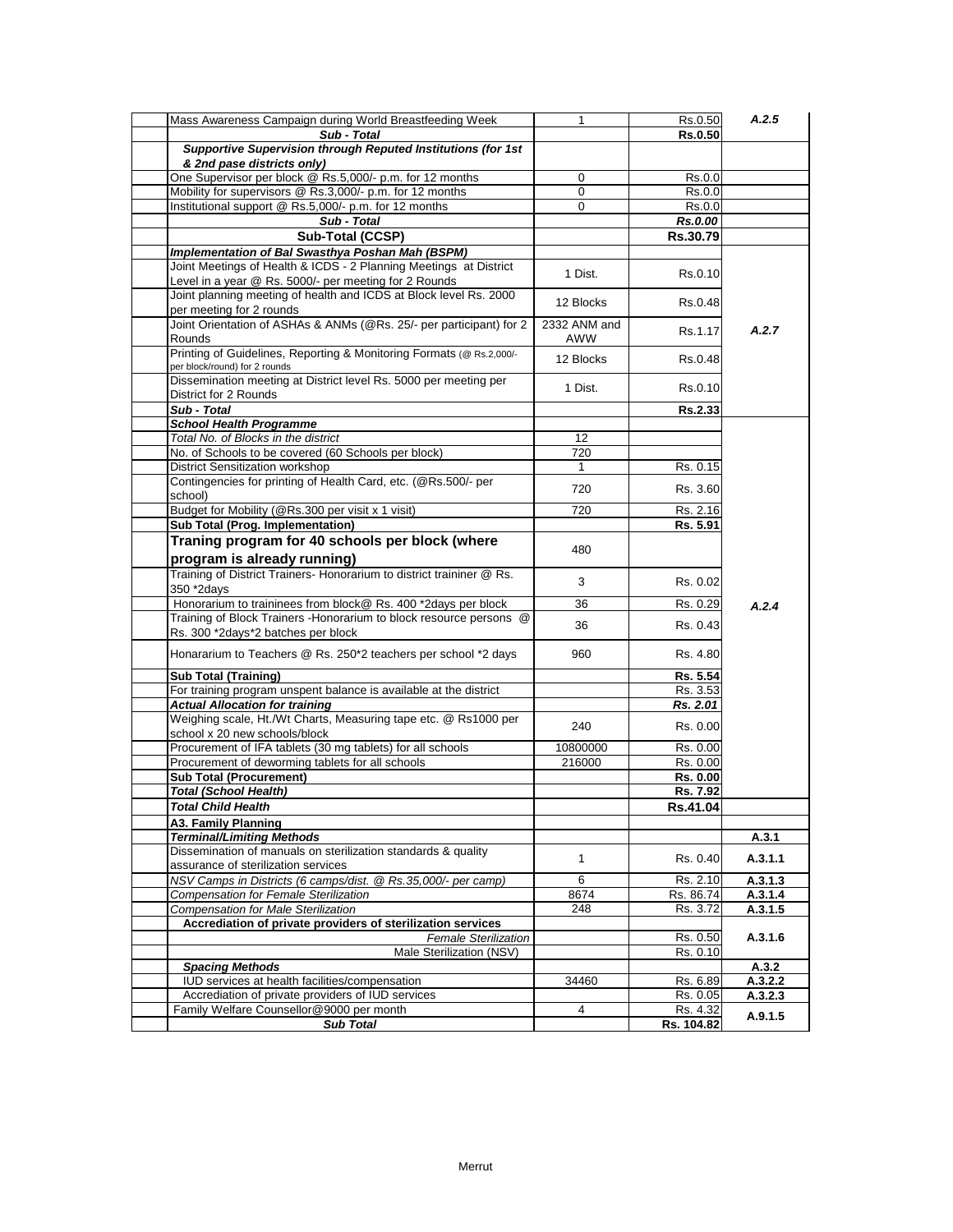| <b>PCPNDT and Sex-Ratio</b>                                                                                        |                     |               |          |
|--------------------------------------------------------------------------------------------------------------------|---------------------|---------------|----------|
| Visit of District Inspection & Monitoring Committee                                                                | 10                  | Rs. 0.10      | A.8.1    |
| Sensitization Workshop at District level                                                                           | 1                   | Rs. 0.40      |          |
| Organising Competions at Inter/Degree Colleges                                                                     | 3                   | Rs. 0.10      |          |
| Orientation of members of Dist advisory committee at Division                                                      |                     | Rs. 0.10      |          |
| <b>IEC Activities &amp; Conigency</b>                                                                              |                     |               |          |
| <b>IEC Activities</b>                                                                                              |                     | Rs. 0.60      |          |
| Contigency                                                                                                         |                     | Rs. 0.06      | A.12.4   |
| TA/DA to Dist. level Staff for attending workshop, training, meetings                                              |                     | Rs. 0.20      |          |
| <b>Sub Total</b>                                                                                                   |                     | Rs. 1.56      |          |
| <b>Sub-Total (Family Planning)</b>                                                                                 |                     | Rs.106.38     |          |
| <b>A.4 ARSH</b>                                                                                                    |                     |               |          |
| <b>Saloni Scheme</b>                                                                                               |                     |               |          |
| No. of Blocks in District                                                                                          | 12                  |               |          |
| No. of Schools to be covered (10 Schools per block)                                                                | 120                 |               | A.4.1    |
| No. of Benificiaries (150 per school)                                                                              | 18000               |               |          |
| Sensitization Workshop at District level                                                                           | 1                   | Rs. 0.15      |          |
| Budget for Visit of Medical Team (@Rs.300/- per visit x 2 visits per                                               |                     |               |          |
| school)                                                                                                            | 240                 | Rs. 0.72      | A.4.2    |
| Budget for Preparing Saloni Sabha (Rs.300/- p.m. per school x 10<br>months)                                        | 1200                | Rs. 3.60      |          |
| Procurement of IFA tablets (100 mg tablets) for all schools                                                        | 864000              | Rs.0.00       |          |
| Procurement of deworming tablets for all schools 2 tab/Benf.                                                       | 36000               | Rs.0.00       | A.13.2.5 |
| Sub-Total (Adolescent Health)                                                                                      |                     | Rs.4.47       |          |
|                                                                                                                    |                     |               |          |
| A.5 Urban RCH<br><b>Urban RCH plan /activities</b>                                                                 |                     |               |          |
|                                                                                                                    |                     |               |          |
| <b>Building</b><br>Manpower(1Doctor @ 24000/month,1Staff Nurse@ 15000/month,2                                      | 6                   | 5.04          |          |
| ANMs@9000/month,2 Security guards @ 4000/month,1 Ayah                                                              | 6                   | 51.12         |          |
| 4000/month, & 1 Sweeper 2000/month                                                                                 |                     |               |          |
| Other Expenses                                                                                                     |                     |               | A.5.1    |
| <b>IEC</b>                                                                                                         | 6                   | 2.45          |          |
|                                                                                                                    | 6                   | 0.6           |          |
| <b>Subtotal</b>                                                                                                    |                     | 59.21         |          |
| The cost of Drugs(Rs 10,000/month/Health post) and consumables(Rs 3,000/month/Health Post) for Urban RCH amounting |                     |               |          |
| to Rs 9.36 Lacs would be met from the Mission Flexipool                                                            |                     |               |          |
| <b>A9. INFRASTRUCTURE &amp; HR</b>                                                                                 |                     |               |          |
| <b>Contractual Staff &amp; Services</b>                                                                            |                     |               |          |
| <b>Position</b>                                                                                                    | No.                 | <b>Budget</b> |          |
| Contractual ANM (@Rs.9000/- pm)                                                                                    | 35                  | Rs. 37.80     | A.9.1.1  |
| Staff Nurse in the district (@Rs.15000/- pm)                                                                       | 24                  | Rs. 43.20     | A.9.1.3  |
| MBBS (Male/Female) @ Rs.30000/- pm                                                                                 | 5                   | Rs. 18.00     |          |
| Specialist at On Call basis for CHC (@ Rs.1000/- per visit) No. of                                                 |                     | Rs. 1.00      |          |
| calls for 6 moths                                                                                                  | 100                 |               |          |
| Specialist at On Call basis for Dist. Hospital (Male)/DCH(@ Rs.1000/-                                              |                     | Rs. 2.00      |          |
| per visit)<br>Specialist at Dist. Hospital (Male)/DCH(@ Rs.40000/- pm for                                          | 200                 |               | A.9.1.4  |
|                                                                                                                    |                     | Rs. 8.40      |          |
| MS/MD/MDS & @Rs.35000/- for Diploma holders)                                                                       | $\overline{2}$      |               |          |
| Specialist at DWH/DCH (@ Rs.40000/- pm for MS/MD/MDS &                                                             |                     |               |          |
| @Rs.35000/- for Diploma holders)/MBBS(LMO if already on                                                            |                     | Rs. 8.40      |          |
| contract)                                                                                                          | 2<br>$\overline{3}$ |               |          |
| Paramedical staff/LT for CHC (@ Rs.9000/- pm)<br>Paramedical staff for DH/DWH/DCH (@ Rs.9000/- pm)                 |                     | Rs. 3.24      | A.9.1.5  |
|                                                                                                                    | $\overline{c}$      | Rs. 2.16      |          |
| Data Assistant ( @ Rs.8000/- pm)                                                                                   | 2                   | Rs. 1.92      |          |
| <b>Sub-Total (Human Resources)</b>                                                                                 |                     | Rs.126.12     |          |
| <b>A.10. INSTITUTIONAL STRENGTHENING</b>                                                                           |                     |               |          |
| <b>Logistics Management/Improvement</b>                                                                            |                     |               |          |
| <b>Stregthening of Logistic Management</b>                                                                         |                     |               |          |
| Divisional logistic management                                                                                     | $\mathbf{1}$        | Rs. 9.16      |          |
| <b>Transportation of Logistic</b>                                                                                  |                     |               | A.10.2   |
| Divisional level @ Rs 50000/-                                                                                      | $\mathbf{1}$        | Rs. 0.50      |          |
| District level @ Rs 30000/-                                                                                        | $\mathbf{1}$        | Rs. 0.30      |          |
| Block level @ Rs 12000/-                                                                                           | 12                  | Rs. 1.44      |          |
| <b>Sub-Total (Logistics Strengthening)</b>                                                                         |                     | Rs.11.40      |          |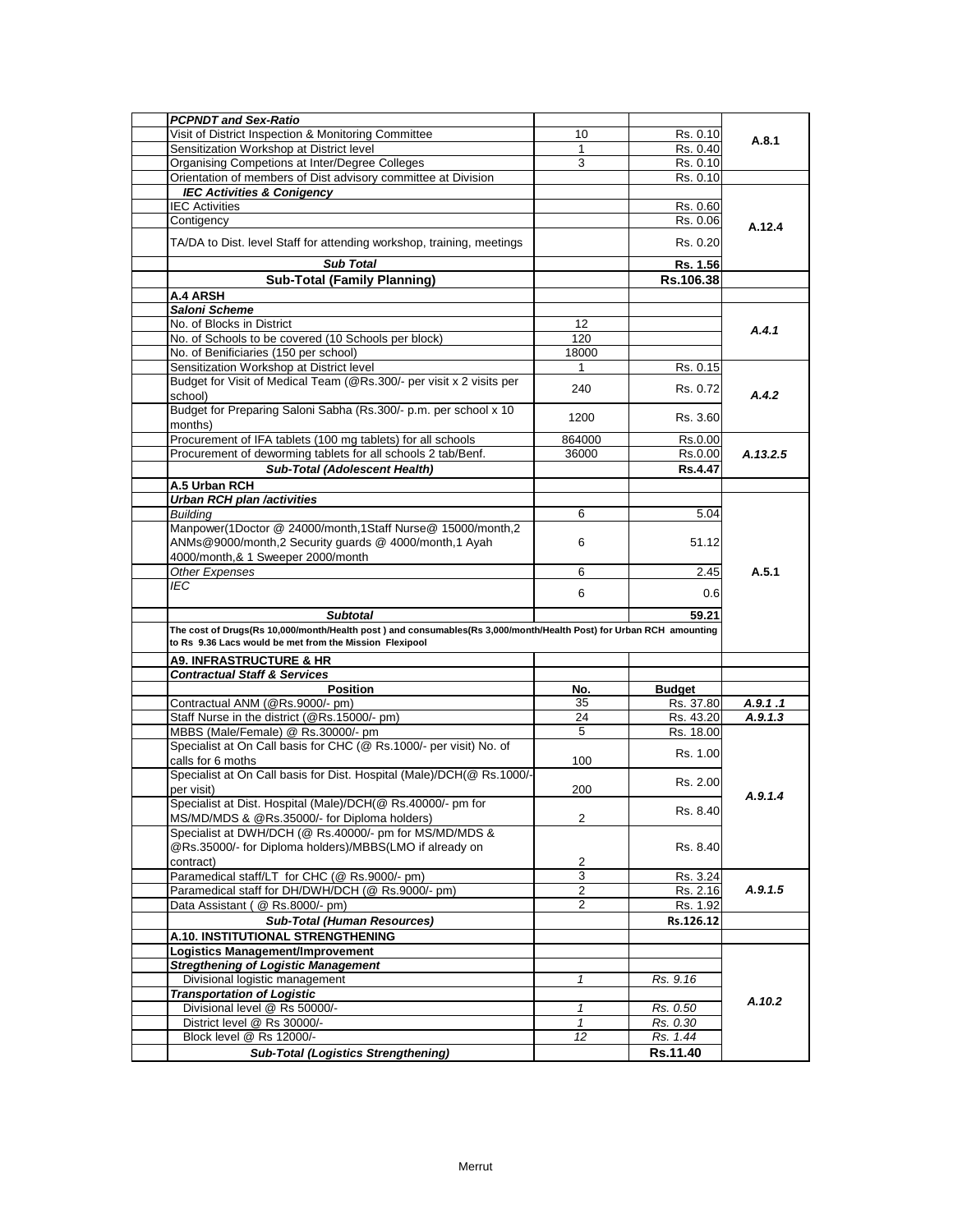| <b>Rent for Sub-Centres</b>                          |     |                |        |
|------------------------------------------------------|-----|----------------|--------|
| No. of SCs in Rented Bldgs & Budget @ Rs. 250/- p.m. | 188 | Rs.5.64        | A.10.4 |
| <b>Sub-Total (Sub Center Rent)</b>                   |     | <b>Rs.5.64</b> |        |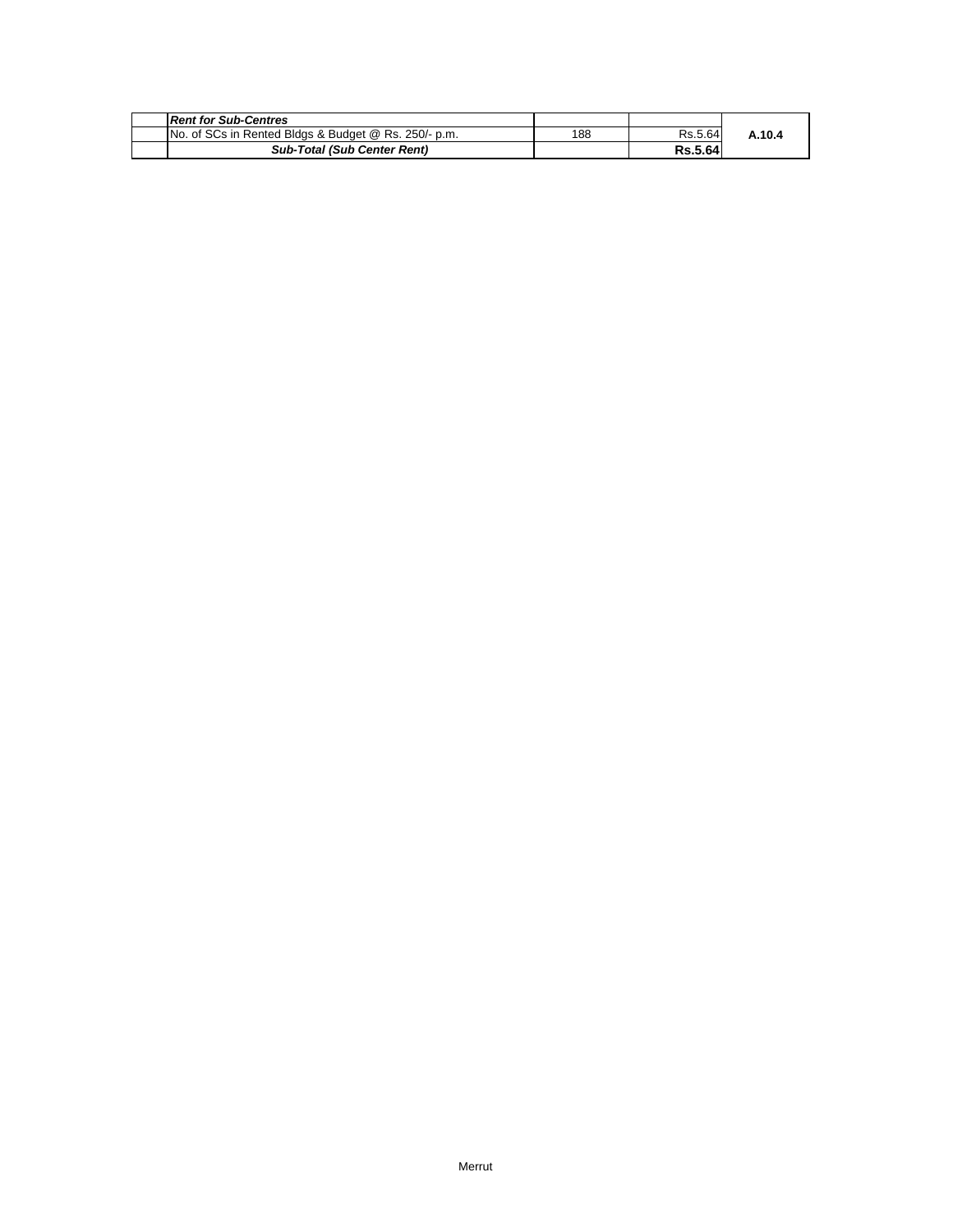| <b>A.11 TRAINING</b>                                                                                           |                 |                                                                                                                                                                                                                                  |                    |
|----------------------------------------------------------------------------------------------------------------|-----------------|----------------------------------------------------------------------------------------------------------------------------------------------------------------------------------------------------------------------------------|--------------------|
| <b>Training- Skill Birth Attendant</b>                                                                         |                 |                                                                                                                                                                                                                                  |                    |
| <b>Training at DWH/Combined Hosp</b>                                                                           |                 |                                                                                                                                                                                                                                  |                    |
| Target at DWH                                                                                                  | 24              |                                                                                                                                                                                                                                  |                    |
| No. of Particpants per batch                                                                                   | 4               |                                                                                                                                                                                                                                  |                    |
| No. of Batches                                                                                                 | 6               |                                                                                                                                                                                                                                  |                    |
| New Site Stregthening at DWH                                                                                   |                 | Rs.6.63                                                                                                                                                                                                                          |                    |
|                                                                                                                |                 | Rs.0.00                                                                                                                                                                                                                          |                    |
| Existing site stregthening                                                                                     |                 | Rs.0.40                                                                                                                                                                                                                          |                    |
| Sub-Total (DWH-SBA)                                                                                            |                 | Rs.7.03                                                                                                                                                                                                                          |                    |
| Training at FRU/24X7                                                                                           |                 |                                                                                                                                                                                                                                  | A.11.3.1           |
| Name of the selected Training Site FRU/24X7                                                                    | <b>Barhaut</b>  |                                                                                                                                                                                                                                  |                    |
| Target at FRU/24X7                                                                                             | $\Omega$        |                                                                                                                                                                                                                                  |                    |
| No. of Particpants per batch                                                                                   | 0               |                                                                                                                                                                                                                                  |                    |
| No. of Batches                                                                                                 | 0               | Rs.0.00                                                                                                                                                                                                                          |                    |
| New Site Stregthening at FRU                                                                                   | $\overline{a}$  | Rs.0.00                                                                                                                                                                                                                          |                    |
| Existing site stregthening                                                                                     |                 | Rs.0.00                                                                                                                                                                                                                          |                    |
| Sub-Total (FRU-SBA)                                                                                            |                 | <b>Rs.0.00</b>                                                                                                                                                                                                                   |                    |
|                                                                                                                |                 |                                                                                                                                                                                                                                  |                    |
| <b>Sub-Total(SBA Training)</b>                                                                                 |                 | <b>Rs.7.03</b>                                                                                                                                                                                                                   |                    |
| <b>A.14 PROGRAM MANAGEMENT</b>                                                                                 |                 |                                                                                                                                                                                                                                  |                    |
| Personal & Other Expense of Dist. PMU (Rs.94500/- pm)                                                          | 1               | Rs.11.34                                                                                                                                                                                                                         | A.14.2             |
| Operational Cost (Rs. 60000/- pm)                                                                              | $\mathbf{1}$    | Rs.7.20                                                                                                                                                                                                                          | A.14.4             |
| <b>Sub-Total (Program Management)</b>                                                                          |                 | Rs.18.54                                                                                                                                                                                                                         |                    |
| <b>Total for RCH Flexipool (Part A)</b>                                                                        |                 | Rs.761.27                                                                                                                                                                                                                        |                    |
|                                                                                                                |                 |                                                                                                                                                                                                                                  |                    |
| Part B. Mission Flexipools (2003) 2003 2003 2003 2004 2005 2005 2007                                           |                 | a de la construcción de la construcción de la construcción de la construcción de la construcción de la constru<br>A la construcción de la construcción de la construcción de la construcción de la construcción de la construcci |                    |
|                                                                                                                |                 | <b>Budget</b>                                                                                                                                                                                                                    |                    |
| Component                                                                                                      | <b>Physical</b> | <b>Allocation</b>                                                                                                                                                                                                                | <b>Budget head</b> |
|                                                                                                                | <b>Numbers</b>  | (Rs. in lacs)                                                                                                                                                                                                                    | for FMR            |
| <b>ASHA Scheme:-</b>                                                                                           |                 |                                                                                                                                                                                                                                  | B.1                |
| Periodic Training for ASHAs                                                                                    |                 |                                                                                                                                                                                                                                  | B.1.1              |
| <b>ASHA Support System</b>                                                                                     |                 |                                                                                                                                                                                                                                  |                    |
| Replenishment of ASHA Kits & Budget (@ Rs. 500/- per kit*2 for                                                 | 1359            | Rs.0.00                                                                                                                                                                                                                          | B.1.2              |
| 95% ASHA)                                                                                                      |                 |                                                                                                                                                                                                                                  |                    |
| Incentive to ASHAs (Average Rs.500/- p.m. for 85% ASHAs)<br>Award to ASHA (Rs.5000/- for 1 ASHA in each block) | 1216            | Rs.72.96                                                                                                                                                                                                                         | B.1.3              |
|                                                                                                                |                 |                                                                                                                                                                                                                                  |                    |
|                                                                                                                | 12              | Rs.0.60                                                                                                                                                                                                                          |                    |
| Annual ASHA Sammelan (Rs.250/- per ASHA for 60% ASHAs)                                                         | 859             | Rs.2.15                                                                                                                                                                                                                          | B.1.1              |
| Mobility to ASHAs (Rs.30/- per ASHA for 95% ASHAs)                                                             | 1359            | Rs.4.89                                                                                                                                                                                                                          |                    |
| Block level ASHA Payment Register (Rs.100/-per Register)                                                       | 12              | Rs.0.01                                                                                                                                                                                                                          | B.18.3.2           |
| Printing of Voucher Booklet for ASHA (Rs.25/-per Booklet)                                                      | 1431            | Rs.0.36                                                                                                                                                                                                                          |                    |
| Budget ASHA Mentoring Group (Rs.10,000/- per District)                                                         | Quarterly       | Rs.0.10                                                                                                                                                                                                                          | B.1.1              |
|                                                                                                                | Meeting         |                                                                                                                                                                                                                                  |                    |
| Sub-Total (ASHA Scheme):-                                                                                      |                 | Rs.81.07                                                                                                                                                                                                                         |                    |
| <b>Untied Grant to Facilities</b>                                                                              | 3               |                                                                                                                                                                                                                                  | B.2<br>B.2.1       |
| No. of CHCs & Budget @ Rs.0.50 lacs per facility<br>No. of BPHCs & Budget @ Rs.0.50 lacs per facility          | 9               | Rs.1.50<br>Rs.4.50                                                                                                                                                                                                               | B.2.2              |
| No. of APHCs & Budget @ Rs.0.25 lacs per facility                                                              | 31              | Rs.7.75                                                                                                                                                                                                                          | B.2.2              |
| No. of Sub Centres & Budget @ Rs.0.10 lacs per facility                                                        | 319             | Rs.31.90                                                                                                                                                                                                                         | B.2.3              |
| No.of VHSCs                                                                                                    | 460             | Rs.0.00                                                                                                                                                                                                                          |                    |
| No.of Revenue Villages & Budget @Rs.0.10 lacs per R.Village                                                    | 674             | Rs.67.40                                                                                                                                                                                                                         | B.2.4              |
|                                                                                                                |                 | Rs.113.05                                                                                                                                                                                                                        |                    |
| <b>Sub-Total (Untied Grants)</b>                                                                               |                 |                                                                                                                                                                                                                                  | B.4                |
| <b>Annual Maintenance Grant to Facilities</b>                                                                  | 3               | Rs.3.00                                                                                                                                                                                                                          | B.4.1              |
| No. of CHCs & Budget @ Rs.1.0 lacs per facility<br>No. of BPHCs & Budget @ Rs.1.0 lacs per facility            | 9               | Rs.9.00                                                                                                                                                                                                                          |                    |
| No. of APHCs & Budget @ Rs.0.50 lacs per facility                                                              | 30              | Rs.15.00                                                                                                                                                                                                                         | <b>B.4.2</b>       |
| No. of Sub Centres & Budget @ Rs.0.10 lacs per facility                                                        | 130             | Rs.13.00                                                                                                                                                                                                                         | B.4.3              |
| <b>Sub-Total (Annual Maintenance Grants)</b>                                                                   |                 | Rs.40.00                                                                                                                                                                                                                         |                    |
| <b>Funds to Rogi Kalyan Samitis</b>                                                                            |                 |                                                                                                                                                                                                                                  | B.6                |
| No. of District Hospitals & Funds @ Rs.5.0 lacs per facility                                                   | 2               | Rs.10.00                                                                                                                                                                                                                         | <b>B.6.1</b>       |
| No. of CHCs & Funds @ Rs.1.0 lacs per facility                                                                 | 3               | Rs.3.00                                                                                                                                                                                                                          | B.6.2              |
| No. of BPHCs & Funds @ Rs.1.0 lacs per facility                                                                | 9               | Rs.9.00                                                                                                                                                                                                                          | B.6.3              |
| No. of APHCs & Funds @ Rs.1.00 lacs per facility<br><b>Sub-Total (Funds for RKS)</b>                           | 31              | Rs.31.00<br>Rs.53.00                                                                                                                                                                                                             | B.6.4              |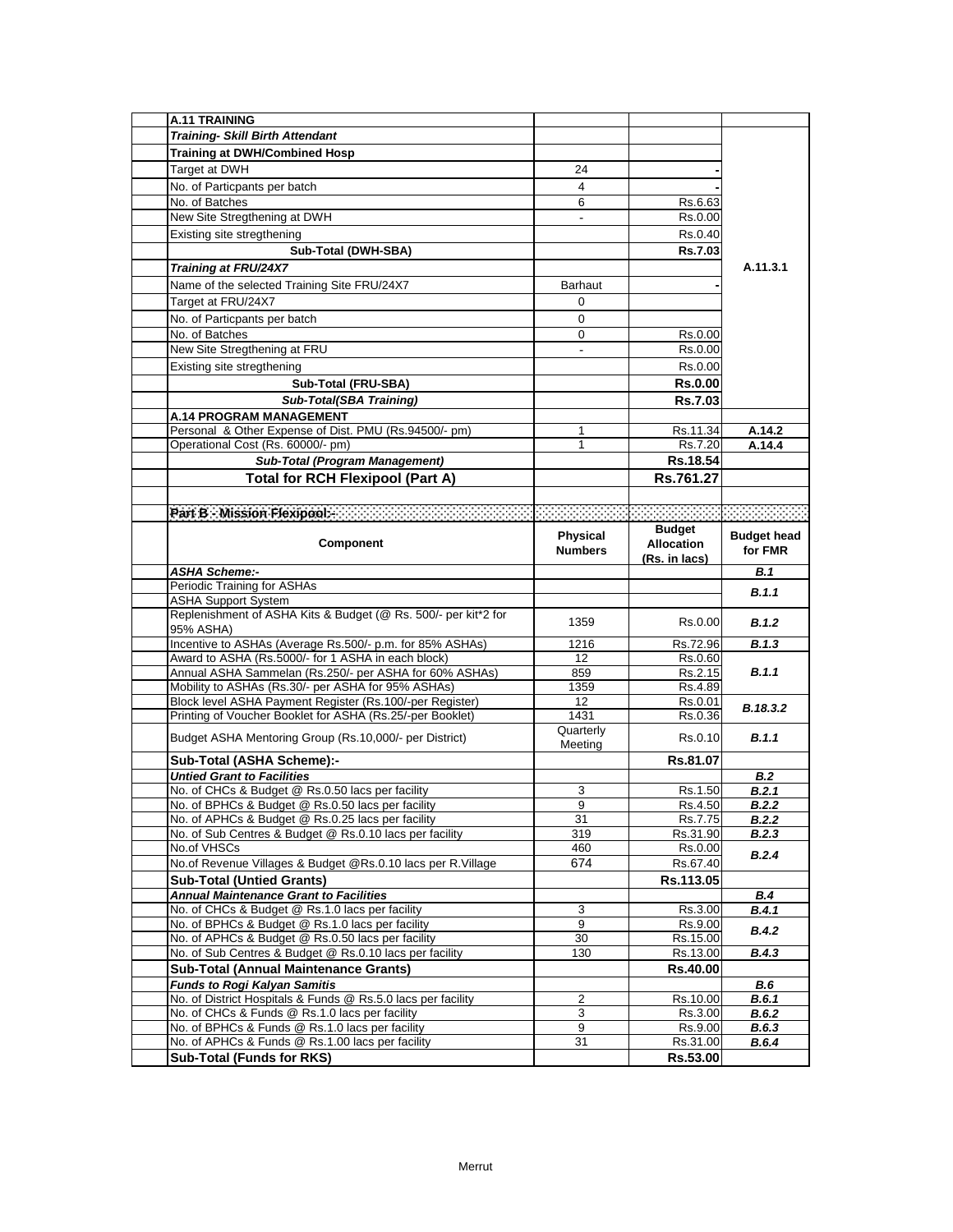| <b>Operationalisation of District Drug Warehouses</b>                                 |              |                |               |
|---------------------------------------------------------------------------------------|--------------|----------------|---------------|
| Contractual Staff (@Rs.2.94 lacs/yr)                                                  | 0            | Rs.0.00        | <b>B.21</b>   |
| Contingency Expenses (@Rs.2.0 lacs/yr)                                                | 0            | Rs.0.00        |               |
| Sub-Total (Ope. of District Drug Warehouses)                                          |              | <b>Rs.0.00</b> |               |
| <b>Mobility Support to DWH &amp; District Combined Hospital</b>                       |              |                | <b>B.27.8</b> |
| Mobility Support to DWH/DCH @Rs.18000/- Per month.                                    | 1            | Rs.2.16        |               |
| Sub-Total (Funds for Mobility Support to DWH & DCH)                                   |              | <b>Rs.2.16</b> |               |
| Mobility Support for Monitoring & Supervision.                                        |              |                |               |
| Mobility Support to District Community Mobilizer (@Rs.800/-per day<br>X 8 days/month) | $\mathbf{1}$ | Rs.0.77        |               |
| Mobility Support to District Account Manager (@Rs.800/-per day X 6<br>days/month)     | 1            | Rs.0.58        | B.18.3.2      |
| Mobility Support to District Programme Manager (@Rs.800/-per day<br>X 8 days/month)   |              | Rs.0.00        |               |
| Sub-Total(Mobility Support for Monit. & Supervision)                                  |              | <b>Rs.1.34</b> |               |
| <b>Supervision of ANM/ASHAs</b>                                                       |              |                | B.18.3.2      |
| Vehicle for Mobility @Rs.18000/-month/block                                           | 12           | Rs.25.92       |               |
| <b>Sub-Total (Supervision of ANM/ASHAs)</b>                                           |              | Rs.25.92       |               |
| <b>Vehicle Support for Specialist</b>                                                 |              |                |               |
| One Vehicle for 5 block level facility (@Rs.18000/-month)                             | 2            | Rs.4.32        | <b>B.27.8</b> |
| <b>Sub-Total (Vehicle Support for Specialist)</b>                                     |              | <b>Rs.4.32</b> |               |
| <b>Diesel for Generator for District Hospitals</b>                                    |              |                |               |
| Diesel Support for generator (@Rs.1 lac per month)                                    | 2            | Rs.24.00       | <b>B.28</b>   |
| <b>Sub-Total (Diesel Support for District Hospital)</b>                               |              | Rs.24.00       |               |
| Diesel Support for Generator in Fully Functional CHC.                                 |              |                |               |
| Diesel Support for Fully functional CHC (@Rs.35000/-per month)                        | 3            | Rs.12.60       |               |
| Diesel Support for CHC functional in BPHC building (@Rs.13500/-                       |              |                | <b>B.28</b>   |
| per month)                                                                            | 9            | Rs.14.58       |               |
| <b>Sub-Total (Diesel Support for fully functional CHCs)</b>                           |              | Rs.27.18       |               |
| Saas Bahu Sammelans (1 each at District)                                              |              |                |               |
| No. of Sammellans & Budget (@Rs. 1.50 lac. Per District)                              | 1            | Rs.1.50        | B.7.1         |
| Sub-Total (Saas Bahu Sammelan)                                                        |              | Rs.1.50        |               |
| Tehsil level Pradhan Sammelan                                                         |              |                |               |
| No. of Sammelans & Budget (@Rs.40,000 per Sammelan)                                   | 3            | Rs.1.20        | <b>B.8.2</b>  |
| Sub-Total (Tehsil level Pradhan Sammelan)                                             |              | Rs.1.20        |               |
| <b>Organization of Swasthya Mela</b>                                                  |              |                |               |
| Organization of S.Mela @Rs.20000/- Mela/Month at each block.                          | 12           | Rs.28.80       | <b>B.10.1</b> |
| Sub-Total (Swasthya Mela)                                                             |              | Rs.28.80       |               |
| <b>Concurrent Audit</b>                                                               |              |                |               |
| Budget @ Rs. 4000/- per month for 12 months                                           | 1            | Rs.0.48        | <b>B.27.5</b> |
| <b>Sub-Total (Concurrent Audit)</b>                                                   |              | <b>Rs.0.48</b> |               |
| <b>Health Management Information System (HMIS):-</b>                                  |              |                |               |
| Hiring of Vehicle for District HMIS Nodal Officer (@Rs.800/- Visit)                   | 4            | Rs.0.38        |               |
| Mobility Support for Block HMIS Nodal Officer (@Rs.600/-month)                        | 12           | Rs.0.86        | B.21          |
| Internet Connectivity @Rs.400/- per month/computer                                    | 14           | Rs.0.67        |               |
| Consumables & Stationary for Computer, printer (Rs.400/-per                           |              |                |               |
| month/facility)                                                                       | 14           | Rs.0.67        |               |
| Sub-Total (HMIS)                                                                      |              | Rs.2.59        |               |
| <b>Programme Management:-</b>                                                         |              |                |               |
| <b>Expenses at Additional Director level:-</b>                                        |              |                |               |
| Mobility @Rs.2500/-per District per Month.                                            | 5            | Rs.1.50        |               |
| Contingency Expenses @Rs.5000/- month.                                                | 1            | Rs.0.60        | B.27.6        |
| Sub-Total (Exp.at Addl.Director level)-                                               |              | Rs.2.10        |               |
| <b>Operational Cost for Block Project Management Unit</b>                             |              |                |               |
| Honoraria to Block Data Assistant @Rs.8000/-Per Month                                 | 12           | Rs.11.52       | B.27.1        |
| Communication support to Block Program Manager @Rs.500/-P.M.                          | 12           | Rs.0.72        |               |
| <b>Sub-Total (Operational Cost for BPMU)</b>                                          |              | Rs.12.24       |               |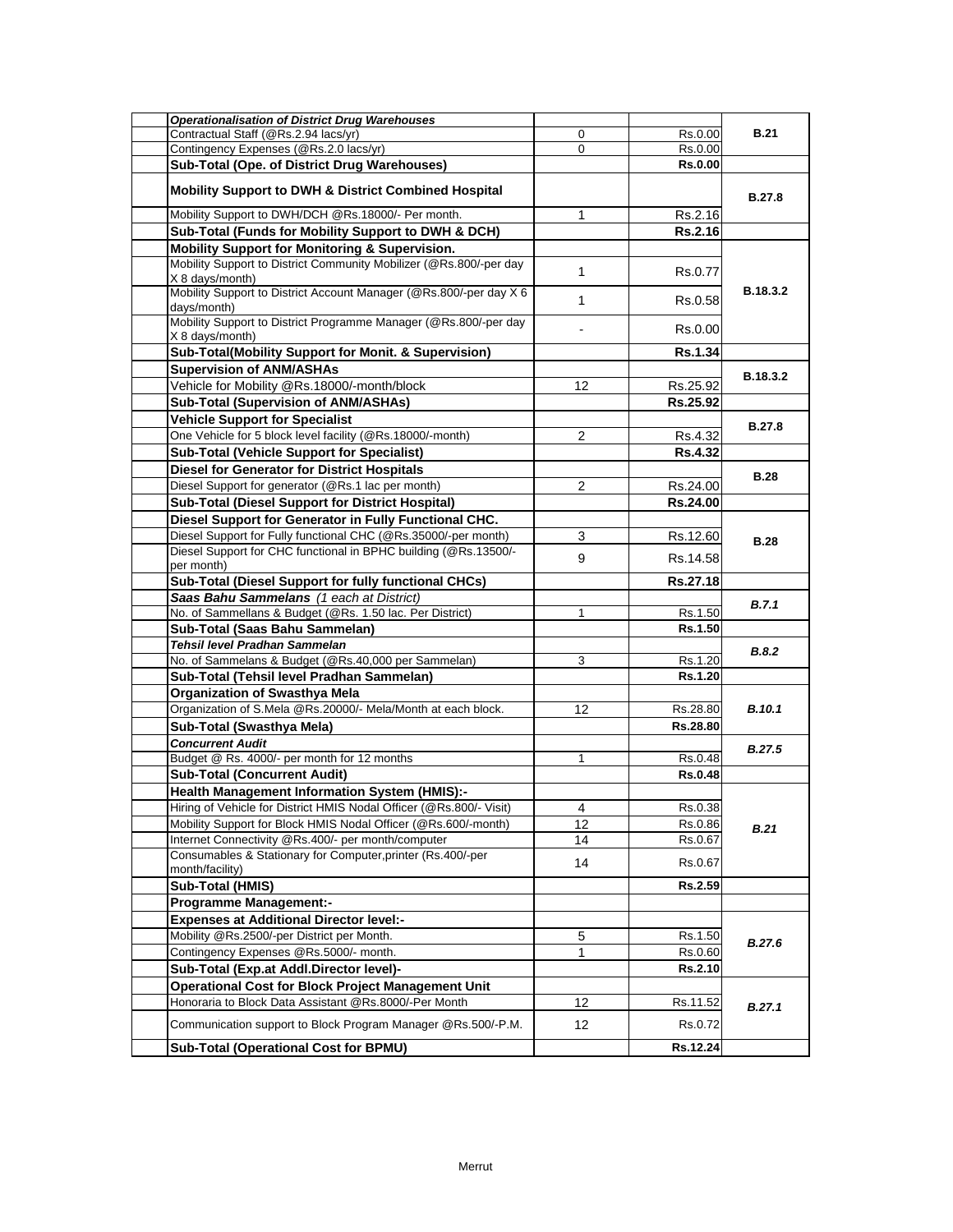|     | <b>Provision of Contractual Staff (AYUSH)</b>                                                                                                                                                                                                                                       |                         |                                    |          |
|-----|-------------------------------------------------------------------------------------------------------------------------------------------------------------------------------------------------------------------------------------------------------------------------------------|-------------------------|------------------------------------|----------|
|     | <b>Position</b>                                                                                                                                                                                                                                                                     | No.                     | <b>Budget</b>                      |          |
|     | ISM Lady Doctors (@ Rs.24,000/- per month)                                                                                                                                                                                                                                          | 13                      | Rs.53.52                           | B.14.4   |
|     | AYUSH Doctors (@ Rs.24,000/- per month)                                                                                                                                                                                                                                             | 11                      |                                    |          |
|     | AYUSH Pharmacists (@ Rs.9,000/- per month)                                                                                                                                                                                                                                          | 11                      | Rs.6.93                            | B.14.1   |
|     | Sub-Total (Contractual Staff - AYUSH)                                                                                                                                                                                                                                               |                         | Rs.60.45                           |          |
|     | Integrated Skill Refresher Training for ANM & LHV.                                                                                                                                                                                                                                  |                         |                                    |          |
|     | Total Work load for the year                                                                                                                                                                                                                                                        | 128                     |                                    | B.16.3.1 |
|     | Total no. of Proposed Batches & Budget @Rs.165950/- per batch.                                                                                                                                                                                                                      | 8                       | Rs. 13.28                          |          |
|     | Sub-Total (Integrated skill training for ANM/LHV)                                                                                                                                                                                                                                   |                         | Rs. 13.28                          |          |
|     | Infrastructure & Manpower for UIP                                                                                                                                                                                                                                                   |                         |                                    |          |
|     | Mobile Workshop at Regional Depot @Rs.4 Lac.                                                                                                                                                                                                                                        | 1                       | Rs.4.00                            |          |
|     | Renovation & Electrification of WIC/WIF                                                                                                                                                                                                                                             | 0                       | Rs.0.00                            |          |
|     | Expansion of Cold Chain Store at Regional/Divisional Depo                                                                                                                                                                                                                           | 1                       | Rs.0.50                            | B.26.5   |
|     | Expansion of Cold Chain Workshop @Rs.50000/-year/District.                                                                                                                                                                                                                          | 1                       | Rs.0.50                            |          |
|     | Mobility Support to Block (1 Vehicle @Rs.800/-per block for 6 days in                                                                                                                                                                                                               | 12                      | Rs.6.91                            |          |
|     | a month for 12 months)                                                                                                                                                                                                                                                              |                         |                                    |          |
|     | IVRS System for Tracking of Beneficiaries.                                                                                                                                                                                                                                          | 0                       | Rs.0.00                            | B.18.3.2 |
|     | Sub - Total (Infrasturcture & Manpower for UIP)                                                                                                                                                                                                                                     |                         | Rs.11.91                           |          |
|     |                                                                                                                                                                                                                                                                                     |                         |                                    |          |
|     | Total for Mission Flexipool (Part B) The Mission of Total Total                                                                                                                                                                                                                     |                         | Rs.506.59                          |          |
|     |                                                                                                                                                                                                                                                                                     |                         |                                    |          |
| SI. | Component                                                                                                                                                                                                                                                                           | <b>Physical</b>         | <b>Budget</b><br><b>Allocation</b> |          |
|     |                                                                                                                                                                                                                                                                                     | <b>Numbers</b>          | (Rs. in lacs)                      |          |
|     |                                                                                                                                                                                                                                                                                     |                         |                                    |          |
|     | Routine Immunization (Part C)                                                                                                                                                                                                                                                       | din di <u>bo</u>        |                                    |          |
|     | Total Number of Immunization Sessions to be organized in the                                                                                                                                                                                                                        | 21336                   |                                    |          |
|     | District                                                                                                                                                                                                                                                                            | Sessions/Year           |                                    |          |
|     | Mobility support for supervision: Supervisory visits by district level<br>officers for monitoring and supervision of RI @ Rs 50000 /District for<br>district level officers (this includes POL and maintenance) per year                                                            | $\mathbf{1}$            | Rs.0.50                            |          |
|     | Alternate Vaccine delivery @ Rs 50/- sessionx 3 months(April-June)<br>+2 Vehicles /Blocks for 8 days /month for 9 months (July-March 10)                                                                                                                                            | 21336<br>Sessions/Year  | Rs.10.67                           |          |
|     | Focus on Urban slum & underserved areasHiring an ANM @<br>Rs.300/session for four sessions/month/slum of 10000 population<br>and Rs.200/- per month as contingency per slum of i.e. total expense<br>of Rs. 1400/- per month per slum of 10000 population                           | 3492<br>Sessions/Year   | Rs.12.22                           |          |
|     | Mobilization of children by ASHA /RI Mobilizer @ Rs 150/- per<br>session                                                                                                                                                                                                            | 21336<br>Sessions/Year  | Rs.32.00                           |          |
|     | Support for Computer Assistant for RI reporting (with annual<br>increment of 10% wef from 2010-11Districts @ Rs 8000- 10,000 p.m                                                                                                                                                    | 1                       | Rs.1.06                            |          |
|     | Printing and dissemination of tally sheets, monitoring forms, etc. @<br>Rs 1 /beneficiary                                                                                                                                                                                           | 119073<br>Benefiaceries | Rs.1.19                            |          |
|     | Quarterly Review & feedback meeting exclusive for RI at district level<br>with one Block MOIC, ICDS CDPO and other stakeholders<br>stakeholders @ Rs 100/- per participant for meeting expenses<br>(lunch, organizational expenses)                                                 | 36                      | Rs.0.14                            |          |
|     | Quarterly Review Meetings at Block level Quarterly Review &<br>feedback meeting for exclusive for RI at Block level @Rs 50/-ppas<br>honorarium for ASHA (travel) and Rs 25 /-person at the disposal of<br>MOIC for meeting expenses (refreshments, stationary and Misc<br>expences) | 1830                    | Rs.2.35                            |          |
|     | District level orientation training for 2 days of ANM, Multipurpose<br>Health worker @ Rs67300/batch with 20 participants in each batch                                                                                                                                             | 1 Batch                 | Rs.0.67                            |          |
|     | One day cold chain handelers training for block level cold chain<br>handlers @ Rs. 26,000 per batch and Rs 3000 for Observer<br>nominated by State                                                                                                                                  | 1Batch                  | Rs.0.29                            |          |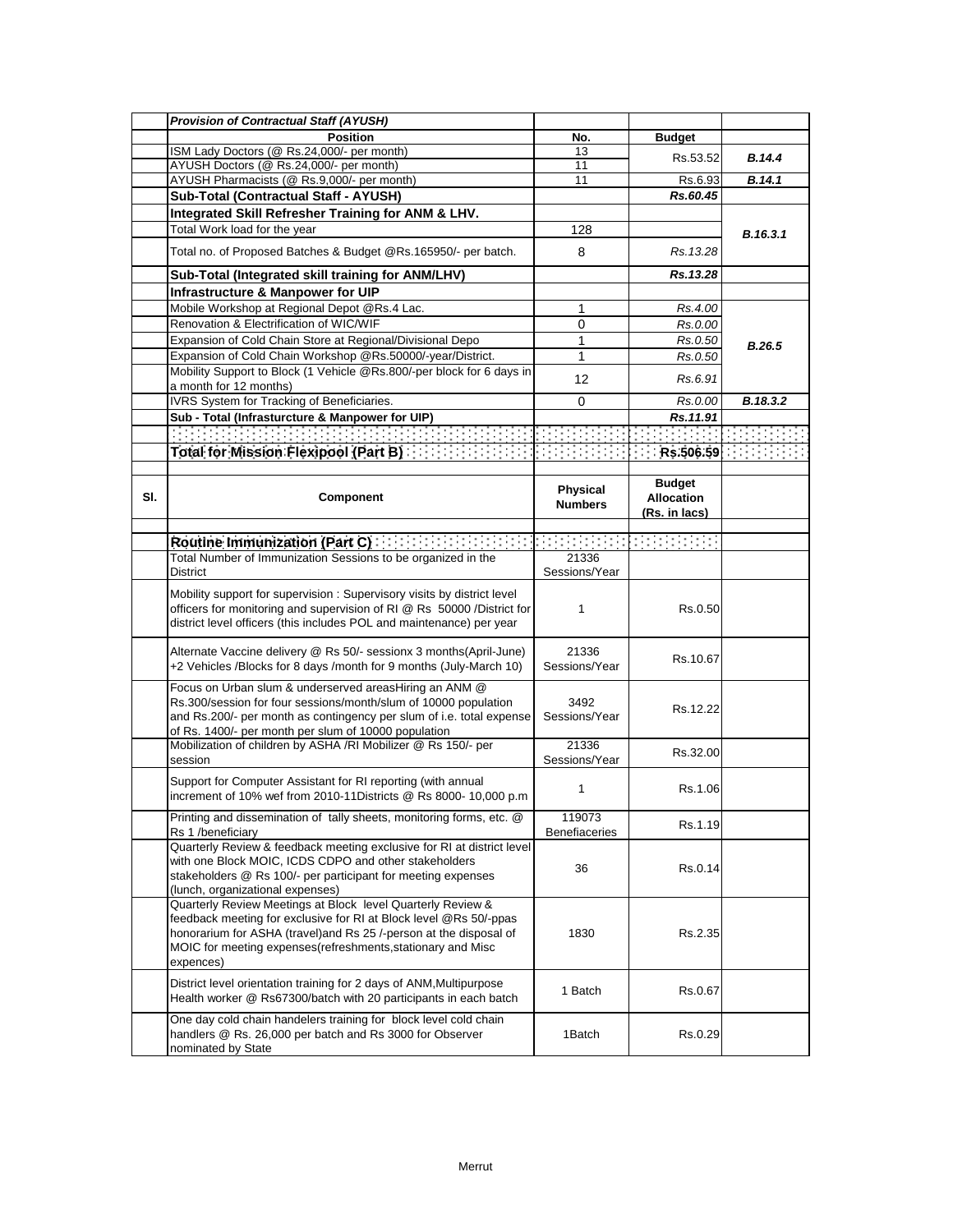|        | One day Training of block level data handlers by DIO and District<br>Cold chain Officer to train about the reporting formats of<br>Immunization and NRHM Rs 300/Participant/Block | 12                                | Rs.0.04                                             |                               |
|--------|-----------------------------------------------------------------------------------------------------------------------------------------------------------------------------------|-----------------------------------|-----------------------------------------------------|-------------------------------|
|        | Microplanning at SC levelRs 100/- per subcentre (meeting at block<br>level, logistic)                                                                                             | 319                               | Rs.0.32                                             |                               |
|        | Microplanning at Block & District levelFor consolidation of microplan<br>at PHC/CHC level @ Rs 1000/- block & at district level @ Rs 2000/-<br>per district                       | 1District & 12<br><b>Block</b>    | Rs.0.14                                             |                               |
|        | Consumables for computer including provision for internet access for<br>RIMSRs 400/- Month / Districts                                                                            | $\mathbf{1}$                      | Rs.0.05                                             |                               |
|        | Red/Black Plastic bags etc, 2 bags per session @ Rs. 2/Bag                                                                                                                        | 21336<br>Sessions/Year            | Rs.1.01                                             |                               |
|        | Purchase of Bleach/Hypochlorite solution Rs. 500/vaccine storage<br>point/year X 1000 vaccine storage points                                                                      | 18 Vaccine<br>storage points      | Rs.0.09                                             |                               |
|        | Purchase of Twin bucket Rs 400 per PHC/CHC per year                                                                                                                               | 18 Vaccine<br>storage points      | Rs.0.07                                             |                               |
|        | Funds for purchase of small polythene zipper bags to keep vaccines<br>in the vaccine carriers Rs. 0.5/polythene bag X total number of<br>sessions/year +10% wastage               | 21336<br>Sessions/Year            | Rs.0.13                                             |                               |
|        | Funds for preparing disposal pit for disposal of sharp immunization<br>waste. Rs. 3500/pit X 500 vaccine storage points                                                           | 9                                 | Rs.0.32                                             |                               |
|        | <b>RI</b> subtotal                                                                                                                                                                |                                   | Rs.63.26                                            |                               |
|        | <b>Cold Chain maintenance</b><br>Cold chain maintenance@Rs 500/Block & Rs 10,000/District/Year                                                                                    | 1District & 12                    | Rs.0.28                                             |                               |
|        | POL for vaccine delivery from State to District and from district to<br>PHC/CHCs@Rs. 100000/- district/Year)                                                                      | <b>Block</b><br>1District         | Rs.1.00                                             |                               |
|        | Subtotal Cold Chain                                                                                                                                                               |                                   | Rs.1.28                                             |                               |
|        | Budget to be released to Division                                                                                                                                                 |                                   |                                                     |                               |
|        | Three day training of Medical Officers on RI using revised MO<br>training module-13 batches of Meerut & 7 batches of Saharanpur to<br>be conducted at Meerut RFPTC                | 13+7 Batches                      | Rs.29.00                                            |                               |
|        | TOT batch for cold chain handlers training                                                                                                                                        | 1                                 | Rs.1.00                                             |                               |
|        | Operational expenses at Divisional level                                                                                                                                          | 1 unit                            | Rs.0.25                                             |                               |
|        | <b>Subtotal to Division</b>                                                                                                                                                       |                                   | Rs.30.25                                            |                               |
|        | Sub Total (Part C)                                                                                                                                                                |                                   | Rs.94.79                                            |                               |
|        | Part D - National Program                                                                                                                                                         |                                   |                                                     |                               |
|        | 1. NPCB                                                                                                                                                                           |                                   |                                                     |                               |
| SI.    | Component                                                                                                                                                                         | Physical<br><b>Numbers</b>        | <b>Budget</b><br><b>Allocation</b><br>(Rs. in lacs) | <b>Budget Head</b><br>for FMR |
| 1.1    | Govt Sector 30% of Tot. Trgt @531/cat.oprt.(IOL)                                                                                                                                  | 4995                              | 2652345                                             |                               |
| $1.2$  | NGO Sector 20% of Tot Trgt @ 656/Cat. Oprt.(IOL)                                                                                                                                  | 3330                              | 2184480                                             |                               |
| 1.3    | Pvt. Sector 50% of Tot trgt.                                                                                                                                                      | 8326                              | $\mathbf 0$                                         |                               |
| 2      | Sub Total                                                                                                                                                                         | 16651<br>1265                     | 4836825<br>$\Omega$                                 |                               |
|        | SES (Free Spec. to Children) @ of 100/-Spec                                                                                                                                       | 1 Govt/NGO                        | 50000                                               |                               |
| 3<br>4 | Vision Centre @ 50,000/Centre Equipment<br>Operations other than Cataract                                                                                                         | 275                               | 275000                                              |                               |
| 5      | Eye Collection @ 500/Cornea.                                                                                                                                                      | 100                               | 50000                                               |                               |
|        | Total allocated for the District in Rs.                                                                                                                                           | 18291                             | 5211825                                             |                               |
|        | 2. RNTCP(WB)                                                                                                                                                                      |                                   |                                                     |                               |
| SI.    | Component                                                                                                                                                                         | <b>Physical</b><br><b>Numbers</b> | <b>Budget</b><br><b>Allocation</b><br>(Rs. in lacs) | <b>Budget Head</b><br>for FMR |
|        | <b>1 CIVIL WORKS</b>                                                                                                                                                              |                                   | 49600                                               |                               |
|        | 2 LABORATORY MATERIALS<br>3 HONERARIUM                                                                                                                                            |                                   | 612000                                              |                               |
|        | 4 IEC/PUBLICITY                                                                                                                                                                   |                                   | 887645<br>194300                                    |                               |
|        |                                                                                                                                                                                   |                                   |                                                     |                               |
|        | 5 EQUIPMENT MAINTENANCE                                                                                                                                                           |                                   | 123600                                              |                               |
|        | 6 TRAINING                                                                                                                                                                        |                                   | 370055                                              |                               |
|        | 7 POL & VEHICLE MAINTENANCE<br>8 VEHICLE HIRING CHARGES                                                                                                                           |                                   | 240000<br>240000                                    |                               |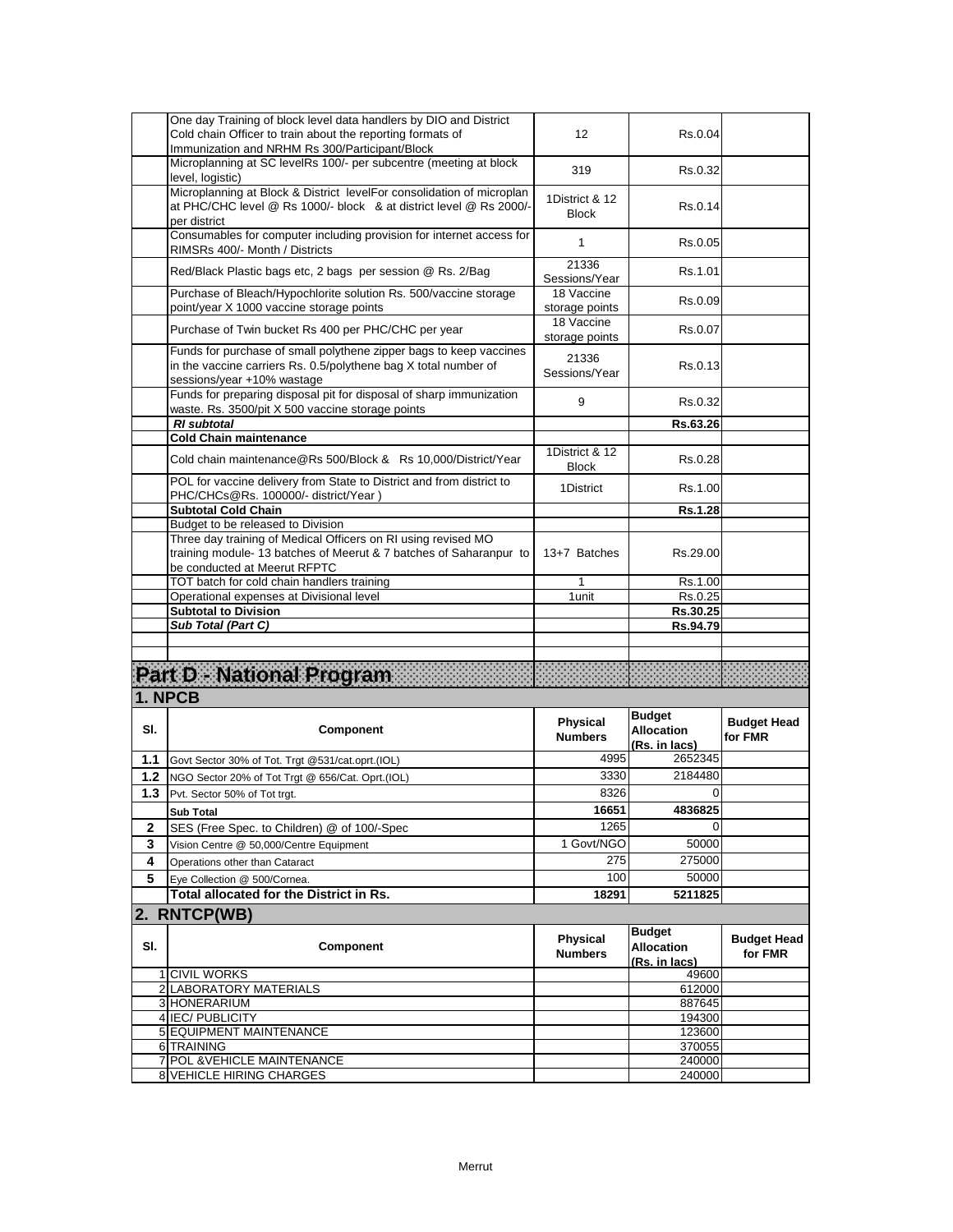|         | 9 NGO/PP SUPPORT                                                     |                                   | 360000     |  |
|---------|----------------------------------------------------------------------|-----------------------------------|------------|--|
|         | 10 MISCELLANEOUS EXPENSES                                            |                                   | 375580     |  |
|         | 11 CONTRACTUAL SERVICES                                              |                                   | 6093000    |  |
|         | 12 PRINTING                                                          |                                   | 193155     |  |
|         | 13 RESEARCH & STUDIES                                                |                                   |            |  |
|         | <b>14 MEDICAL COLLEGES</b>                                           |                                   | 346000     |  |
|         | <b>15 PROCUREMENT OF VEHICLES</b>                                    |                                   |            |  |
|         | 16 PROCUREMENT OF EQUIPMENT                                          |                                   | 60000      |  |
|         | Sub-TOTAL                                                            |                                   |            |  |
|         |                                                                      |                                   | 10144935   |  |
|         | <b>Grand Total</b>                                                   | 10144935                          |            |  |
| 3. NLEP |                                                                      |                                   |            |  |
|         | <b>Activities</b>                                                    | <b>Physical Targets Financial</b> |            |  |
|         |                                                                      |                                   | Allocation |  |
|         | 1 Contractual Services- Driver                                       |                                   |            |  |
|         | Remuneration @ Rs. 7,000/= P.M.                                      | 1                                 | 84000      |  |
|         | Sub total                                                            |                                   | 84000      |  |
|         | 2 Office Maintenance                                                 |                                   |            |  |
|         | Telephone/Fax/Internet @ Rs. 15,000/= P.A.                           |                                   | 15000      |  |
|         | Office Operation & Maintenance @ Rs. 18,000/= P.A.                   |                                   | 18000      |  |
|         | Consum-ables Stationery @ Rs. 24,000 P.A.                            |                                   | 24000      |  |
|         | Maintenance of Office Equipment & Furniture etc.                     |                                   | 15000      |  |
|         | Sub total                                                            |                                   | 72000      |  |
|         | 3 Mobility-                                                          |                                   |            |  |
|         | Vehicle operation / hiring of 1 Vehicle @ Rs 75000 P.A.              |                                   | 75000      |  |
|         | Sub total                                                            |                                   | 75000      |  |
|         | 4 Training                                                           |                                   |            |  |
|         | 4 Days' Training of newly recruited Medical Officers @ Rs 28,000 per |                                   |            |  |
|         | batch of 30 trainees                                                 |                                   |            |  |
|         |                                                                      | 18                                | 16800      |  |
|         | 3 Days' Training of newly recruited Health Workers @ Rs 24,000 per   |                                   |            |  |
|         | batch of 30 trainees                                                 | 0                                 | 0          |  |
|         | 2 Days' Refresher Training of Medical Officers @ Rs 16,000 per       |                                   |            |  |
|         | batch of 30 trainees                                                 | 30                                |            |  |
|         | 2 Days' Refresher Training of Health Workers @ Rs 16,000 per         |                                   |            |  |
|         | batch of 30 trainees                                                 | 60                                | 48000      |  |
|         | Sub total                                                            |                                   | 64800      |  |
|         | 5 Procurement                                                        |                                   |            |  |
|         | Supportive medicines and other items for patients @ Rs39 per         |                                   |            |  |
|         | patient under treatment                                              |                                   | 8300       |  |
|         | Splints, Crutches, Items for Deformity Patients Rs. 15/= per patient |                                   |            |  |
|         | under treatment                                                      |                                   | 3200       |  |
|         | Patient Welfare Rs. 26/= per patient under treatment                 |                                   | 5500       |  |
|         | Printing of forms @ Rs. 39/= per patient under treatment             |                                   | 8300       |  |
|         | Sub total                                                            |                                   | 25300      |  |
|         | <b>6 IEC Activities</b>                                              |                                   |            |  |
|         | Rallies @ Rs. 5,000/= each                                           | 2                                 | 10000      |  |
|         | School Quiz @ Rs. 1000/= each                                        | 10                                | 10000      |  |
|         | IPC workshops of ASHA @ Rs. 5000/= each                              | 2                                 | 10000      |  |
|         | Health Mela in local festivals. Melas etc. @ Rs. 5.000/= each        |                                   | 5000       |  |
|         | Sub total                                                            |                                   | 35000      |  |
|         | 7 Urban Leprosy Project                                              |                                   |            |  |
|         | <b>Supportive Medicines</b>                                          |                                   | 18000      |  |
|         | Monitoring & Supervision                                             |                                   | 12000      |  |
|         | MDT delivery & follow-up services                                    |                                   | 28200      |  |
|         | Sub total                                                            |                                   | 58200      |  |
|         | 8 Incentive to Ashas                                                 |                                   | 23000      |  |
|         | 9 Review Meetings                                                    |                                   | 18000      |  |
|         | 10 Disability Prevention & Medical Rehabilitation                    |                                   |            |  |
|         | Screening Camp for selection of RCS patients                         |                                   | 0          |  |
|         | Screening Camp - miscellaneous expenses                              |                                   | 0          |  |
|         | Screening Camp- Self Care Kits & patient Welfare items               |                                   | 0          |  |
|         | Sub total                                                            |                                   | 0          |  |
|         | 11 Cash Assistance                                                   |                                   |            |  |
|         | Cash assistance- POL for Vehicle                                     |                                   | 25000      |  |
|         | Cash assistance- TA DA for Leprosy Staff                             |                                   | 25000      |  |
|         | Sub total                                                            |                                   | 50000      |  |
|         | <b>Grand Total</b>                                                   |                                   | 505300     |  |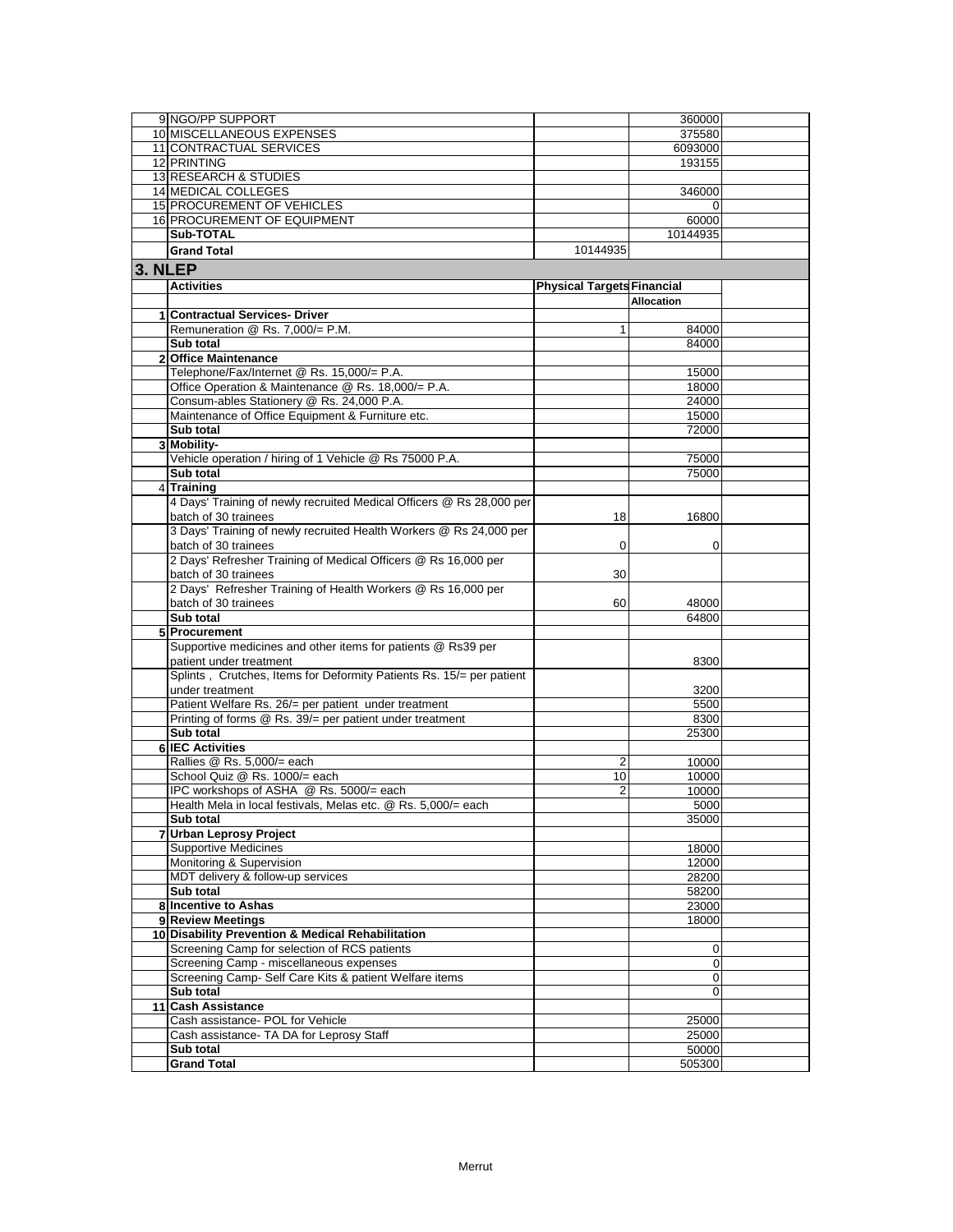|            | <b>4. NVBDCP</b>                                                    |                            |                                                     |                               |
|------------|---------------------------------------------------------------------|----------------------------|-----------------------------------------------------|-------------------------------|
| Sl.<br>No. | <b>Activity Proposed</b>                                            | Physical<br><b>Numbers</b> | <b>Budget</b><br><b>Allocation (Rs.</b><br>In lacs) | <b>Budget head</b><br>for FMR |
|            | 1 DBS (Domestic Budgetary Support)                                  |                            |                                                     |                               |
|            | 1.1 Malaria                                                         |                            |                                                     |                               |
|            | Incentive to ASHA                                                   |                            |                                                     |                               |
|            | Training                                                            |                            |                                                     |                               |
|            | Monitoring & Supervision                                            |                            | 45000                                               |                               |
|            | BCC/IEC Anti Malaria Month                                          |                            | 20000                                               |                               |
|            | Malaria: Total                                                      |                            | 65000                                               |                               |
|            | 1.2 Elimination of Lymphatic Filarisis                              |                            |                                                     |                               |
|            | Training of MO's                                                    |                            |                                                     |                               |
|            | Training of Paramedical / Supervisor                                |                            |                                                     |                               |
|            | Night Survey                                                        |                            |                                                     |                               |
|            | POL/Mobility                                                        |                            |                                                     |                               |
|            | Training of drug Disrtibuters                                       |                            |                                                     |                               |
|            | Honorarium of drug distributers                                     |                            |                                                     |                               |
|            | Honorrium of Supervisors                                            |                            |                                                     |                               |
|            | Morbity Management                                                  |                            |                                                     |                               |
|            | Inter Sectoral Conver. & social mobilization in Ly. Filariasis from |                            |                                                     |                               |
|            | malaria BCC/IEC                                                     |                            |                                                     |                               |
|            | Filaria: Total                                                      |                            | $\mathbf 0$                                         |                               |
|            | 1.3 Dengue/ Chikungunya                                             |                            |                                                     |                               |
|            | Apex Referral Lab                                                   |                            |                                                     |                               |
|            | sentinel surveillance Hospital                                      |                            | 0.50                                                |                               |
|            | Epidemic Preparedness & rapid response                              |                            | 2.00                                                |                               |
|            | <b>Training Workshop</b>                                            |                            |                                                     |                               |
|            | Dengue/ Chikungunya from malaria BCC/IEC                            |                            | 0.64                                                |                               |
|            | Dengue/ Chikungunya: Total                                          |                            | 3.14                                                |                               |
|            | $1.4$ AES/JE                                                        |                            |                                                     |                               |
|            | Strengthing of Surveillance Treatment facilities                    |                            |                                                     |                               |
|            | Strengthing of Surveillance diagnosis JE lab facilities             |                            |                                                     |                               |
|            | Capacity building / Traiging                                        |                            |                                                     |                               |
|            | monitoring and Supervision                                          |                            |                                                     |                               |
|            | Communi. Awareness in JE/AES from Malaria BCC/IEC                   |                            |                                                     |                               |
|            | AES/JE: Total                                                       |                            | $\mathbf 0$                                         |                               |
|            | 2 Kala-azar                                                         |                            |                                                     |                               |
|            | Kalazar Survey                                                      |                            |                                                     |                               |
|            | Kalazar Fortnight Campain                                           |                            |                                                     |                               |
|            | IEC/BCC                                                             |                            |                                                     |                               |
|            | Labour Charges                                                      |                            |                                                     |                               |
|            | Total Kala-azar                                                     |                            | $\mathbf 0$                                         |                               |